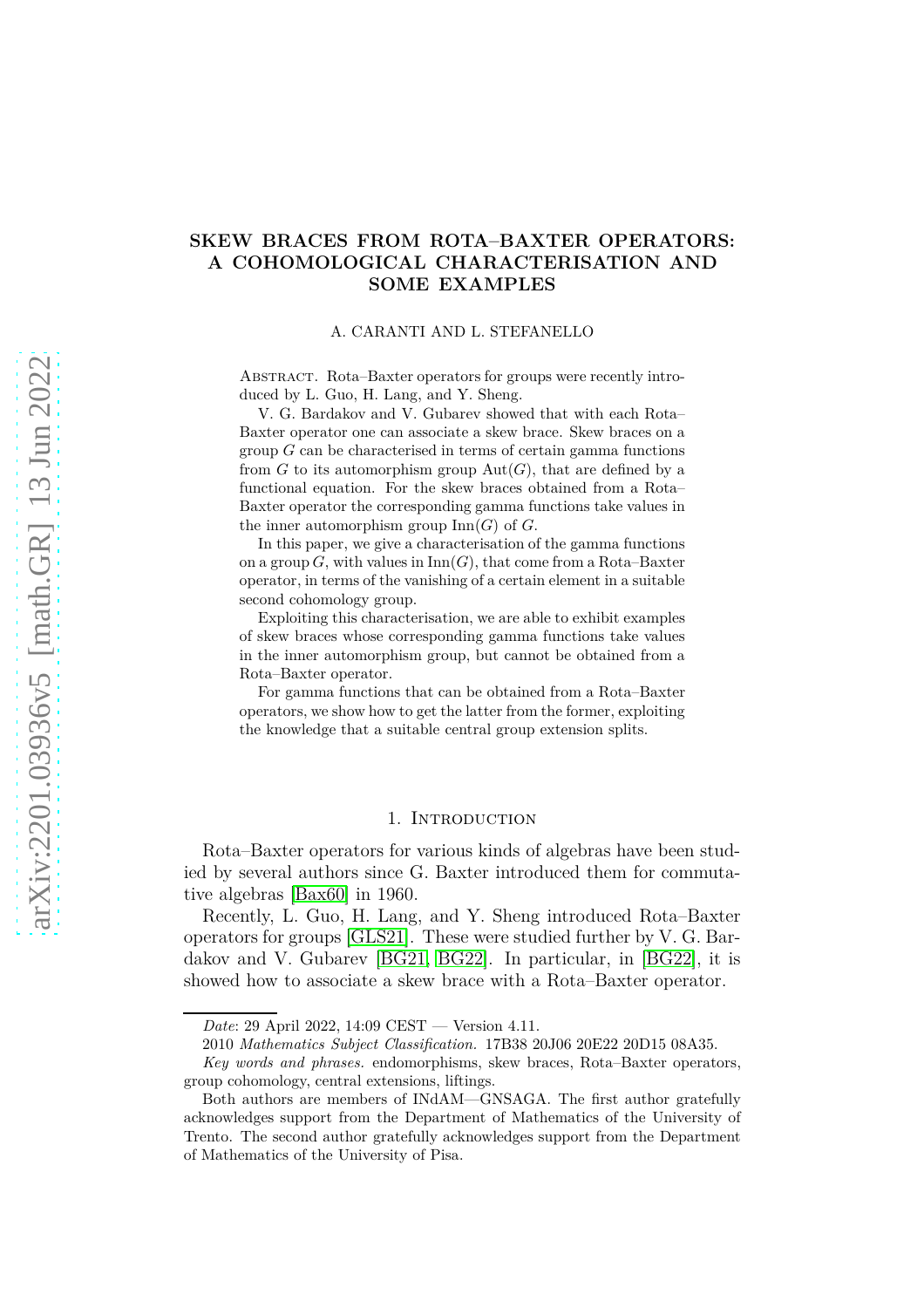Recall that a *skew (left) brace*, defined in [\[GV17\]](#page-13-1), is a triple  $(G, \cdot, \circ)$ , where  $(G, \cdot)$  and  $(G, \circ)$  are groups and the two operations are related by the identity

$$
g \circ (h \cdot k) = (g \circ h) \cdot g^{-1} \cdot (g \circ k)
$$

for all  $q, h, k \in G$ ; here the inverse refers to the operation ".".

The interplay between set-theoretic solutions of the Yang–Baxter equation of Mathematical Physics, (skew) braces, regular subgroups, and Hopf–Galois structures has spawned a considerable body of literature in recent years; see, for example, [\[Rum07,](#page-13-2) [GV17,](#page-13-1) [CJO14,](#page-13-3) [GP87,](#page-13-4) [Byo96,](#page-12-3) [SV18\]](#page-13-5).

Given a group  $(G, \cdot)$ , the group operations "<sup>o</sup>" such that  $(G, \cdot, \circ)$  is a skew brace can be characterised in the form

<span id="page-1-1"></span>
$$
g \circ h = g \cdot ^{\gamma(g)}h,\tag{1.1}
$$

where  $\gamma: G \to \text{Aut}(G)$  is a function, which we write as an exponent, satisfying the identity

$$
\gamma(g \cdot {}^{\gamma(g)}h) = \gamma(g)\gamma(h)
$$

for all  $g, h \in G$ . We call such a function a *gamma function*. These functions are usually referred to as  $\lambda$  in the literature of skew braces. (See for instance [\[CCDC20,](#page-13-6) [CS21\]](#page-13-7) for this context.)

A *Rota–Baxter operator* on the group  $(G, \cdot)$  is a function  $B: G \to G$ that satisfies the identity

$$
B(g \cdot B(g) \cdot h \cdot B(g)^{-1}) = B(g) \cdot B(h)
$$

for all  $g, h \in G$ .

Consider the morphism from the group *G* onto the group of its inner automorphisms

$$
\iota: G \to \text{Inn}(G)
$$

$$
g \mapsto (x \mapsto g \cdot x \cdot g^{-1}),
$$

whose kernel is the centre  $Z(G)$  of *G*. If *B* is a Rota–Baxter operator on the group *G*, then the function

$$
\gamma(g) = \iota(B(g))
$$

is immediately seen to be a gamma function on *G*, with values in the inner automorphisms group  $\text{Inn}(G)$ . This function yields the skew brace  $G(B)$  introduced in [\[BG22\]](#page-12-2), where

$$
g \circ h = g \cdot {}^{\iota(B(g))}h = g \cdot B(g) \cdot h \cdot B(g)^{-1}
$$

for all  $g, h \in G$ .

We address here the question whether the converse holds.

<span id="page-1-0"></span>*Question* 1.1. Let  $\gamma$  be a gamma function on the group  $(G, \cdot)$  that takes values in  $\text{Inn}(G)$ .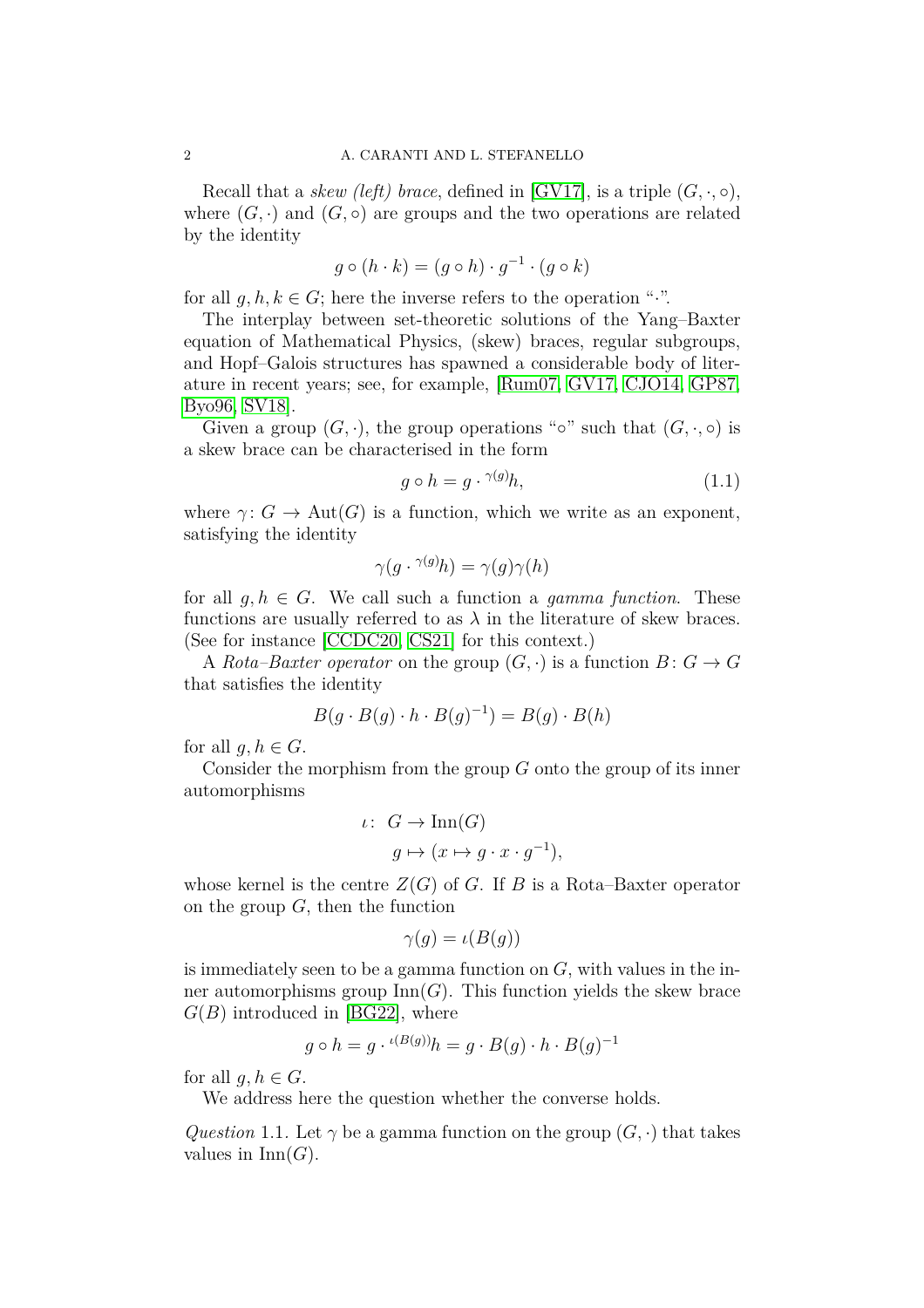Can the skew brace  $(G, \cdot, \circ)$ , where  $g \circ h = g \cdot \gamma(g)h$  for all  $g, h \in G$ , be obtained from a Rota–Baxter operator  $B: G \to G$ ?

Equivalently, does there exist a Rota–Baxter operator *B* on *G* such that

<span id="page-2-0"></span>
$$
\gamma(g) = \iota(B(g))\tag{1.2}
$$

holds for all  $q \in G$ ?

In this case, we say that the gamma function *comes* from a Rota– Baxter operator.

*Remark* 1.2*.* It might be noted that it is not difficult to find skew braces for which the image of the corresponding gamma function is *not* contained in the group of inner automorphisms.

For instance, this is the case when  $(G, \cdot, \circ)$  is a non-trivial skew brace with  $(G, \cdot)$  abelian (that is,  $(G, \cdot, \circ)$  is a non-trivial *brace*; see [\[Rum07\]](#page-13-2)).

In Section [7,](#page-12-4) we exhibit a class of examples where  $(G, \cdot)$  is nonabelian.

Question [1.1](#page-1-0) has a positive answer when *G* is a centreless group. In fact, in this case the map *ι* is an isomorphism, so if  $\gamma : G \rightarrow$ Inn(*G*) is a gamma function, then the composition of  $\gamma$  with  $\iota^{-1}$  yields a Rota–Baxter operator *B* for which [\(1.2\)](#page-2-0) holds. (Compare with [\[BG22,](#page-12-2) Proposition 3.13].)

In this paper, we show that the question has a negative answer in general, by exhibiting two counterexamples, which are finite *p*-groups, for *p* an odd prime.

Our examples rely on a cohomological characterisation of the gamma functions that come from a Rota–Baxter operators, in terms of the vanishing of a certain cocycle in a suitable second cohomology group over a trivial module. Our characterisation is given in Theorem [3.2,](#page-5-0) and depends in turn on a well-known cohomological characterisation (Proposition [3.1\)](#page-4-0) of the morphisms from a group *U* to a quotient of another group *V* by an abelian normal subgroup, that can be lifted to a morphism  $U \to V$ .

In Section [2,](#page-3-0) we recall the standard connection between group extensions and the second cohomology group. In Section [4,](#page-5-1) we show that, if a gamma function comes from a Rota–Baxter operator, then our cohomological characterisation allows us to reconstruct the latter from the former, on the basis of the knowledge that a certain central group extension splits.

Our first example, given in Section [5,](#page-6-0) has order  $p^5$ , and it is a simplified version of an example of [\[CS22\]](#page-13-8). With the cohomological setting in place, the proof that this group provides a negative answer to Question [1.1](#page-1-0) reduces to the elementary fact that the Heisenberg group of order *p* <sup>3</sup> does not split over its centre.

In Section [6,](#page-9-0) we study a family of gamma functions on the Heisenberg group of order  $p^3$ , and show, once more via the connection with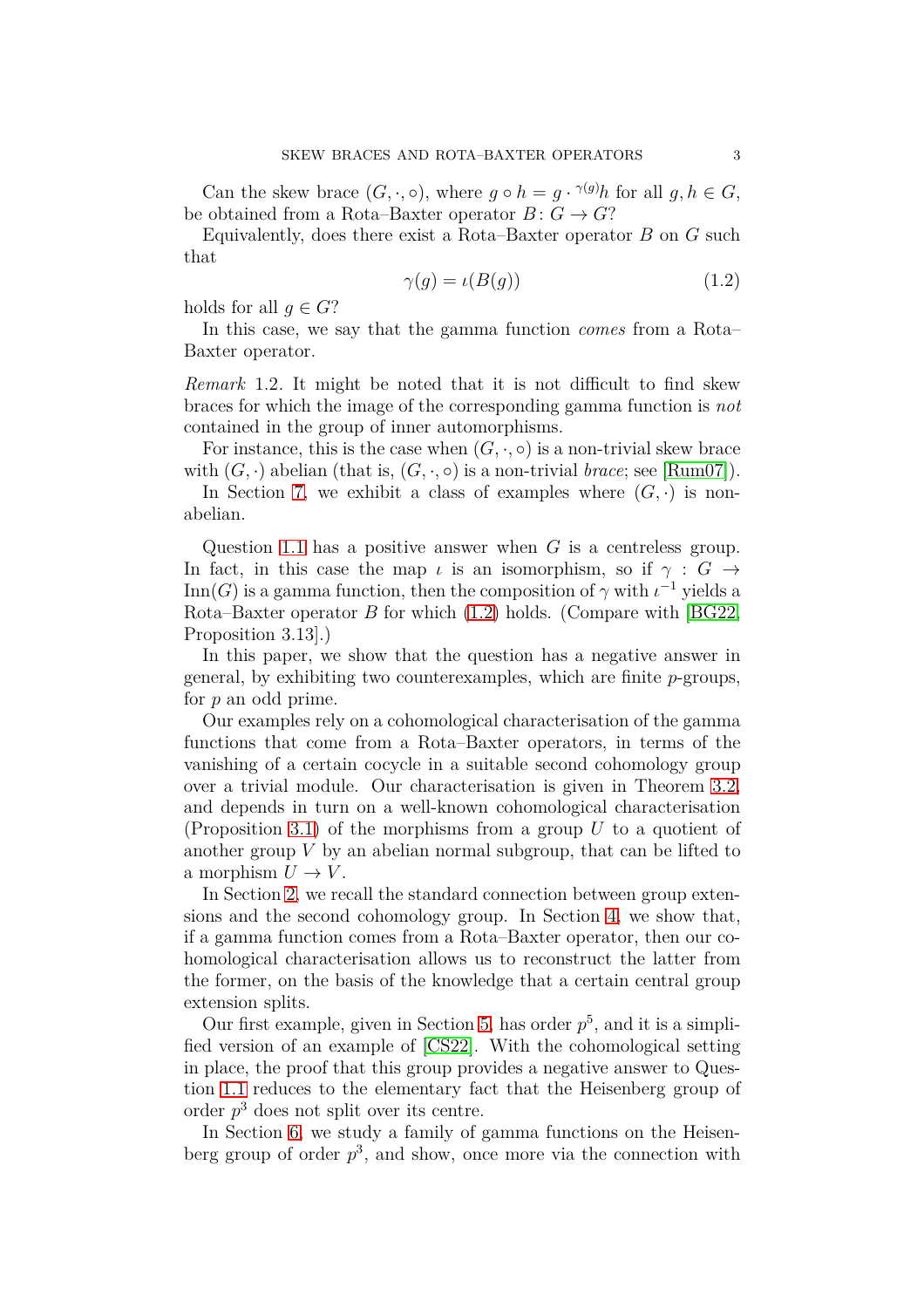the splitting of certain extensions, that precisely one of them provides another, smaller counterexample to Question [1.1.](#page-1-0) For the other gamma functions in this family, we apply the methods of Section [4](#page-5-1) to find explicitly the corresponding Rota–Baxter operators.

### <span id="page-3-0"></span>2. Group extensions and the second cohomology group

We recall here the connection between group extensions and a suitable second cohomology group; see [\[Bro82,](#page-12-5) Chapter IV, Section 3], [\[Wei69,](#page-13-9) Section 5.1].

Let *G* be a group, let *Q* be a *G*-module, where the action is written as left exponent, and let *E* be an *extension of G by Q*, that is, a group *E* together with an exact sequence of groups

<span id="page-3-1"></span>
$$
1 \to Q \to E \xrightarrow{\pi} G \to 1 \tag{2.1}
$$

such that the action by conjugation of  $G \cong E/Q$  on  $Q$  coincides with the original one. (Here we identify *Q* with its image in *E*.) Let  $s: G \rightarrow$ *E* be a section, that is, a set-theoretic map  $G \to E$  such that  $\pi(s(x)) =$ *x* for all  $x \in G$ . Then there exists a function  $\vartheta: G \times G \to Q$  such that for all  $a, b \in G$ ,

<span id="page-3-2"></span>
$$
s(a)s(b) = \vartheta(a, b)s(ab).
$$
 (2.2)

Associativity now yields that  $\vartheta: G \times G \to Q$  is a 2-cocycle: for all  $a, b, c \in G$ ,

$$
{}^a \vartheta(b,c) \vartheta(a,bc) = \vartheta(ab,c) \vartheta(a,b).
$$

Conversely, if  $\vartheta$ :  $G \times G \rightarrow Q$  is a 2-cocycle, then one may endow the set  $E = Q \times G$  with the group operation

<span id="page-3-4"></span>
$$
(q_1, a_1)(q_2, a_2) = (q_1({}^{a_1}q_2)\vartheta(a_1, a_2), a_1a_2)
$$
\n(2.3)

and obtain an exact sequence [\(2.1\)](#page-3-1), with the natural injection on the first component and projection on the second one, for which [\(2.2\)](#page-3-2) holds with  $s(a) = (1, a)$  for all  $a \in G$ .

Putting all these facts together, we have obtained most of the following standard result.

<span id="page-3-3"></span>**Proposition 2.1.** *Let G be a group, and let Q be a G-module.*

- (1) Given an extension  $E$  of  $G$  by  $Q$  as in  $(2.1)$ *, and a section s, equation* [\(2.2\)](#page-3-2) *defines* a 2*-cocycle*  $\vartheta$ *, whose class in* H<sup>2</sup>(*G, Q*) *does not depend on the particular section we have chosen.*
- (2) If  $\vartheta$ :  $G \times G \rightarrow Q$  *is a* 2-cocycle, then there exist an exact se*quence* [\(2.1\)](#page-3-1) *and a section s such that equation* [\(2.2\)](#page-3-2) *holds.*
- *(3) The following are equivalent:*
	- *(a) The extension E of G by Q splits, that is, there exists a section which is a morphism.*
		- (b) The cocycle  $\vartheta$  yields the trivial class in  $H^2(G, Q)$ .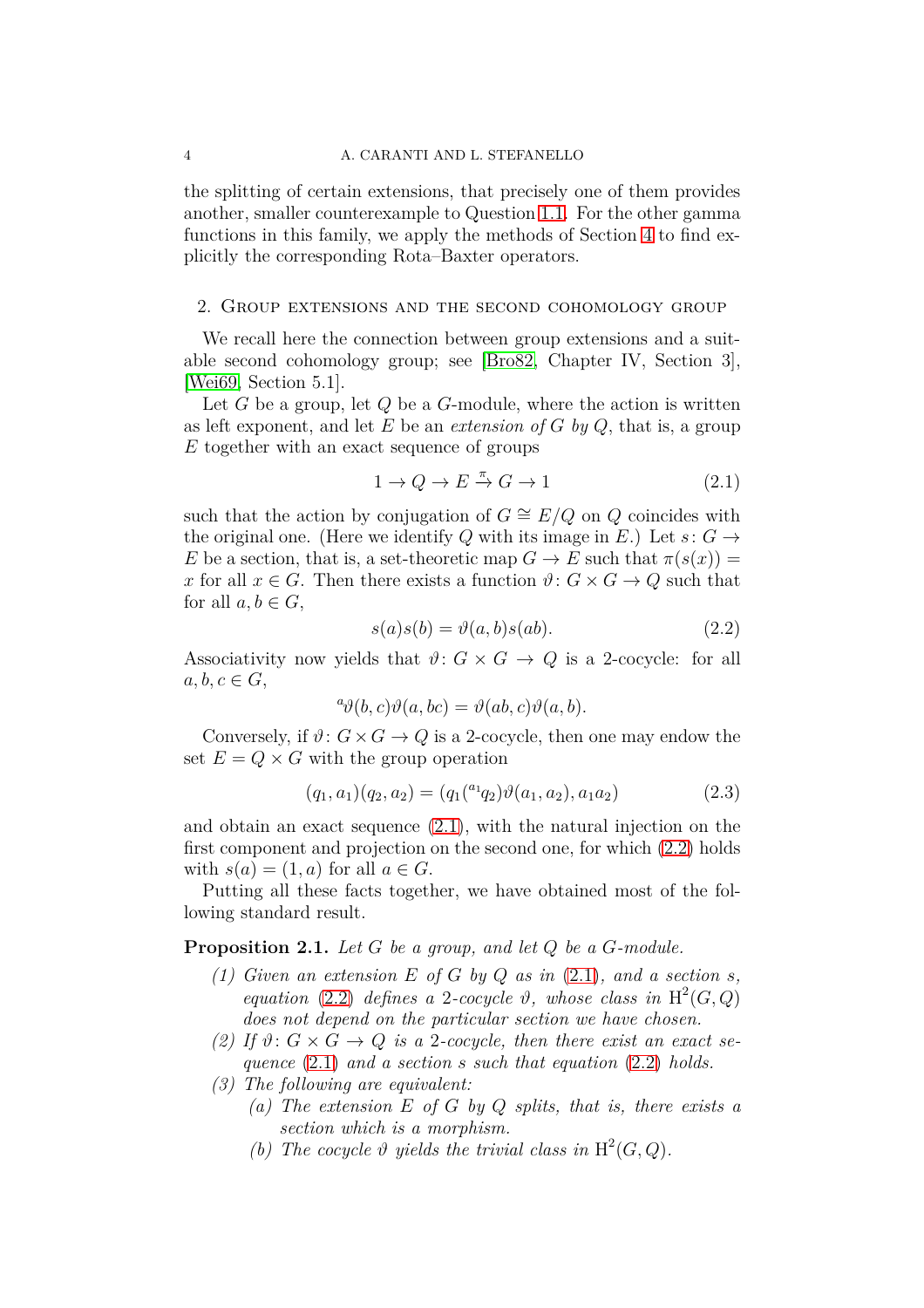*Remark* 2.2*.* We will apply this result only for trivial modules. In particular, if *Q* is a trivial *G* module, then the corresponding group extension *E* is *central*, meaning that (the image of) *Q* is contained in the centre of *E*.

<span id="page-4-2"></span>Moreover, note that if a central extension *E* of *G* by *Q* splits, then  $E \cong G \times Q$ .

### 3. Rota–Baxter operators and cohomology

Proposition [3.1](#page-4-0) below is well known; it follows for instance from the diagrammatic approach of [\[Bro82,](#page-12-5) Chapter IV, Section 3, Exercise  $1(a)$ , and Proposition [2.1.](#page-3-3) In the following we sketch a direct, elementary argument.

Let *U* and *V* be groups, let *A* be an abelian, normal subgroup of *V* , and let  $\psi: U \to V/A$  be a morphism. Note that A is a  $V/A$ -module under conjugation, and then a *U*-module via  $\psi$ ; we denote this action by a left exponent.

Let  $C: U \to V$  be a lifting of  $\psi$ , that is, a set-theoretic map such that  $\psi(u) = C(u)A$  for all  $u \in U$ . Since  $\psi$  is a morphism, we have for all  $u_1, u_2 \in U$ ,

<span id="page-4-1"></span>
$$
C(u_1)C(u_2) = \kappa(u_1, u_2)C(u_1u_2), \tag{3.1}
$$

for a suitable function  $\kappa: U \times U \rightarrow A$ . Expanding

$$
C((u_1u_2)u_3) = C(u_1(u_2u_3)),
$$

one sees that  $\kappa: U \times U \to A$  is a 2-cocycle. Moreover, it is immediate to see that if we set, for all  $u \in U$ ,

$$
C'(u) = \sigma(u)C(u),
$$

for a function  $\sigma: U \to A$ , then the cocycle  $\kappa'$  associated to  $C'$  is given by

$$
\kappa'(u_1, u_2) = \kappa(u_1, u_2)\sigma(u_1)^{(u_1} \sigma(u_2))\sigma(u_1 u_2)^{-1},
$$

so it differs from  $\kappa$  by a 2-coboundary. From this discussion, we obtain the following well-known result.

<span id="page-4-0"></span>**Proposition 3.1.** *Let U and V be groups, let A be an abelian, normal subgroup of V*, and let  $\psi: U \to V/A$  *be a morphism. Let*  $C: U \to V$  *be a lifting of*  $\psi$ *, and let*  $\kappa$  *be the map*  $U \times U \rightarrow A$  *defined by* [\(3.1\)](#page-4-1)*. Then the following hold:*

- $(1)$  *κ is a* 2*-cocycle, whose class in*  $H^2(U, A)$  *does not depend on the choice of the lifting C.*
- *(2) The following are equivalent:*
	- *(a)* There exists a morphism  $\varphi: U \to V$  which is a lifting of  $\psi$ .
	- (b) The class of  $\kappa$  *in* H<sup>2</sup>(*U, A*) *is trivial.*
- *(3) Two morphisms*  $\varphi_1, \varphi_2$  *are liftings of the same*  $\psi$  *if and only if there exists a* 1*-cocycle*  $\zeta: U \to A$  *such that, for all*  $u \in U$ *,*

$$
\varphi_2(u) = \zeta(u)\varphi_1(u). \tag{3.2}
$$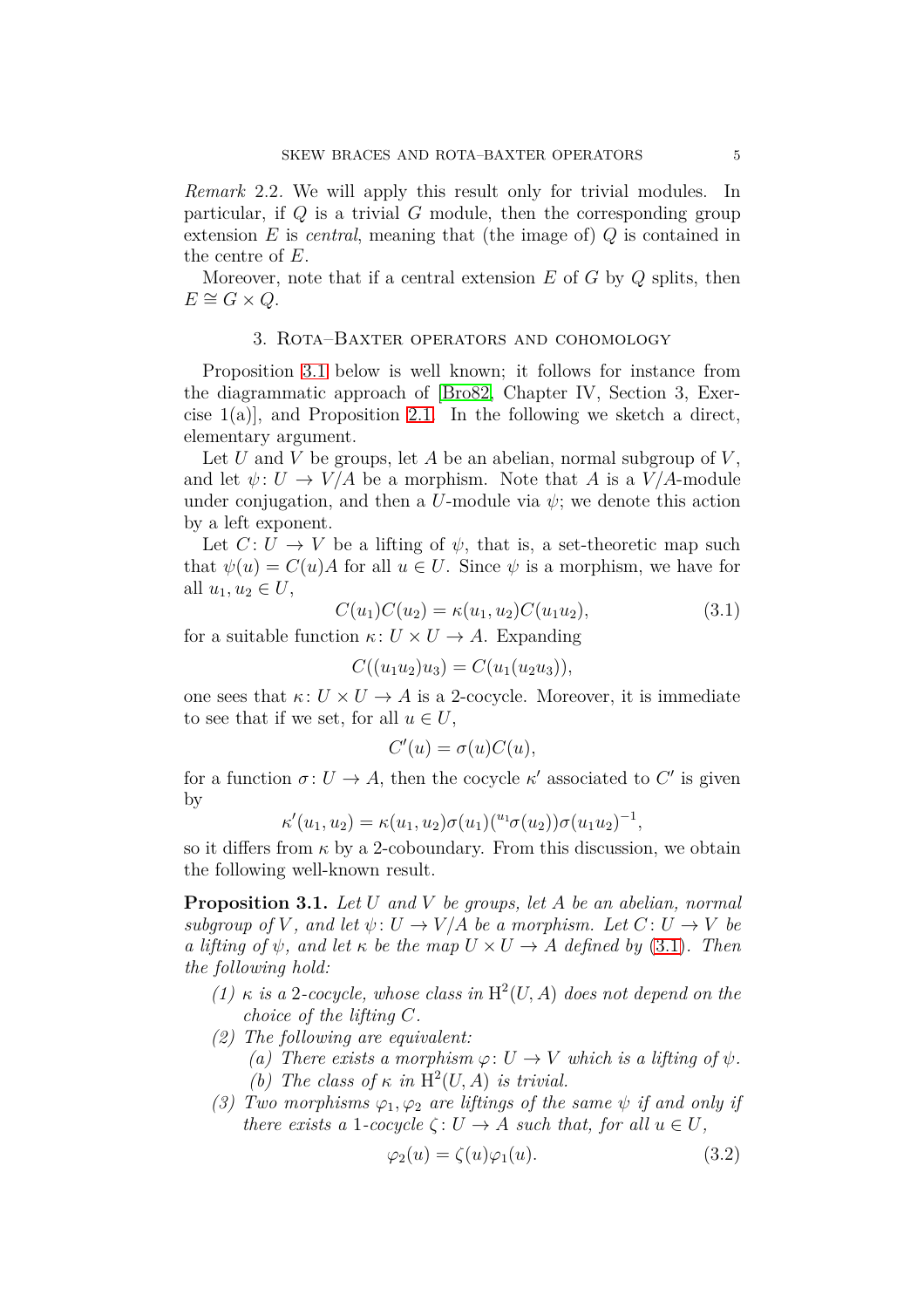Let now  $\gamma$  be a gamma function on a group  $(G, \cdot)$ , whose values are inner automorphisms, and write  $Z(G)$  for the centre of  $(G, \cdot)$ . For all  $q, h \in G$ , let

$$
g \circ h = g \cdot {}^{\gamma(g)}h.
$$

Then  $(G, \circ)$  is a group and  $\gamma: (G, \circ) \to \text{Inn}(G)$  is a morphism. Composing  $\gamma$  with the natural isomorphism  $\text{Inn}(G) \to (G, \cdot)/Z(G)$ , we obtain a morphism  $\psi: (G, \circ) \to (G, \cdot)/Z(G)$ .

Note that a lifting of  $\psi$  to a morphism  $B: (G, \circ) \to (G, \cdot)$  is precisely a Rota–Baxter operator on *G* from which  $\gamma$  comes, as for such a *B*,

$$
B(g \cdot {}^{\iota(B(g))}h) = B(g \circ h) = B(g) \cdot B(h)
$$

for all  $q, h \in G$ . Thus we can specialise Proposition [3.1](#page-4-0) to the following result, where  $Z(G)$  is a trivial  $(G, \circ)$ -module.

<span id="page-5-0"></span>**Theorem 3.2.** Let  $\gamma$  be a gamma function on the group *G*, which *takes values in* Inn(*G*)*.* Let  $C: G \rightarrow G$  be a function such that  $\gamma(q) =$  $\iota(C(q))$  *for all*  $q \in G$ *, and let*  $\kappa: G \times G \rightarrow Z(G)$  *be defined by* 

<span id="page-5-2"></span>
$$
C(g) \cdot C(h) = \kappa(g, h) \cdot C(g \circ h)
$$
\n(3.3)

*for all*  $q, h \in G$ *. Then the following hold:* 

*(1) κ is a* 2*-cocycle, whose cohomology class in*

$$
\mathrm{H}^2((G,\circ),Z(G))
$$

*does not depend on the choice of C.*

*(2) The following are equivalent:*

- *(a) The gamma function γ comes from a Rota–Baxter operator.*
- (b) The cohomology class of  $\kappa$  *in*  $H^2((G, \circ), Z(G))$  *is trivial.*
- *(3) Two Rota–Baxter operators B*1*, B*<sup>2</sup> *yield the same gamma function if and only if there exists a morphism*  $\zeta$  :  $(G, \circ) \rightarrow Z(G)$ *such that*

$$
B_2(g) = \zeta(g) \cdot B_1(g)
$$

*for all*  $q \in G$ *.* 

<span id="page-5-1"></span>Note that since  $Z(G)$  is a trivial  $(G, \circ)$ -module, the morphisms  $\zeta$  are precisely the 1-cocycles.

### 4. Reconstructing the Rota–Baxter operator

With the same notation of the previous section, we now show how one can explicitly find the Rota–Baxter operator associated with the gamma function, when the cohomology class of the corresponding cocycle is trivial.

Let  $(G, \cdot)$  be a group with centre  $Z(G)$ , let  $\gamma(q) = \iota(C(q))$  be a gamma function on *G* with values in  $\text{Inn}(G)$ , corresponding to an operation " $\circ$ ", and let  $\kappa$  be the cocycle obtained as in [\(3.3\)](#page-5-2).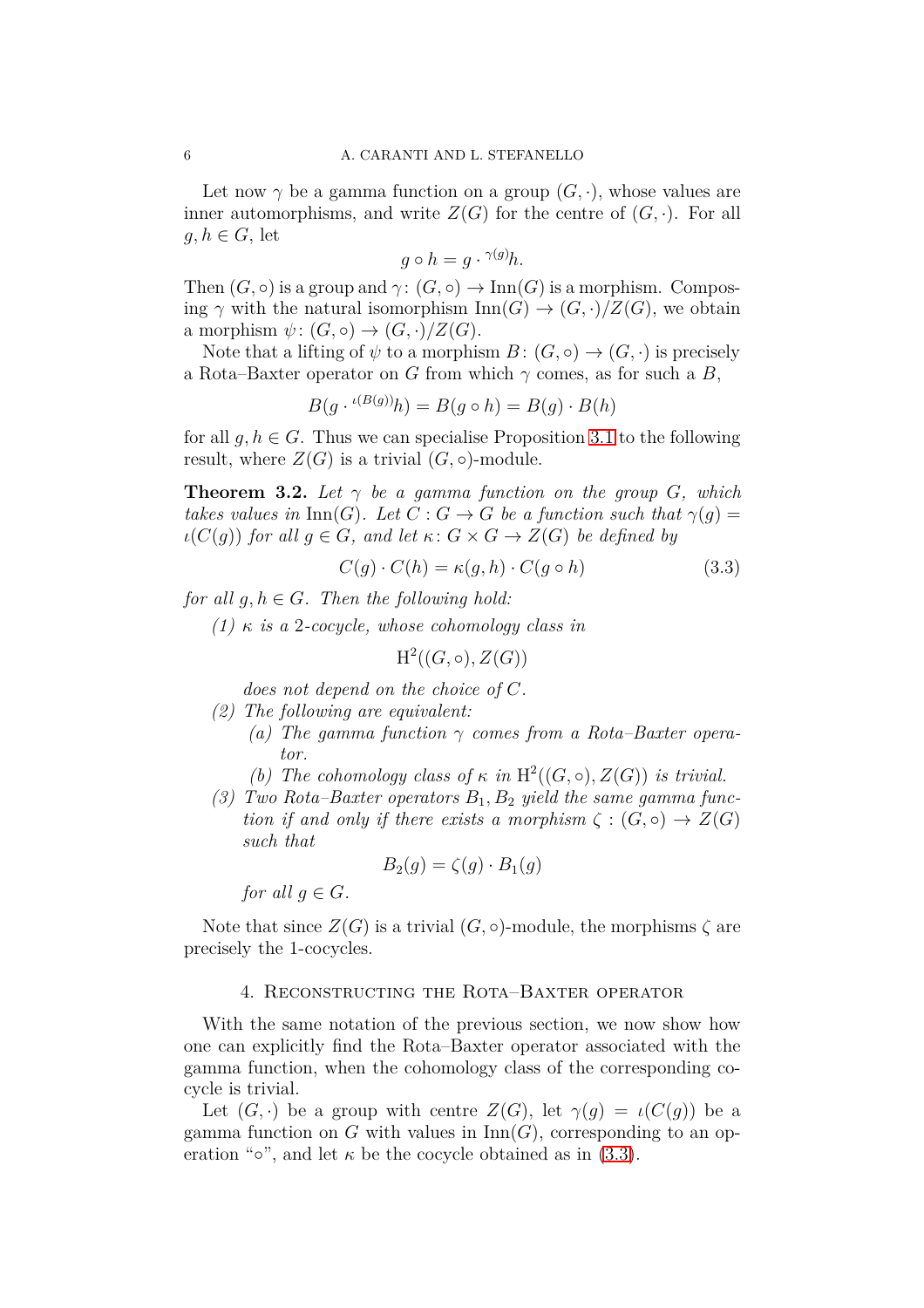Assume that the central extension

$$
1 \to Z(G) \to E \to (G, \circ) \to 1
$$

associated with  $\kappa$  splits, that is, that there is a section  $s' : (G, \circ) \to E$ which is a morphism. The section  $s'$  yields the trivial cocycle, and to write  $\kappa$ , associated with the section  $s(q) = (1, q)$ , as a coboundary, consider the map  $\sigma: G \to Z(G)$  such that  $s'(g) = \sigma(g)s(g)$ . We immediately deduce that for all  $q, h \in G$ ,

$$
\kappa(g, h) = \sigma(g)^{-1} \cdot \sigma(h)^{-1} \cdot \sigma(g \circ h).
$$

If we now define  $B(q) = \sigma(q) \cdot C(q)$  for all  $q \in G$ , then by an immediate application of Theorem [3.2,](#page-5-0) *B* is the Rota–Baxter operator on *G* from which  $\gamma$  comes.

# 5. An example of order *p* 5

<span id="page-6-0"></span>This is a simplified version of [\[CS22,](#page-13-8) Example 5.4].

Let *p* be an odd prime, and let *H* be the Heisenberg group of order  $p^3$ :

$$
H = \langle u, v, k : u^p, v^p, k^p, [u, v] = k, [u, k], [v, k] \rangle;
$$

every element of *H* can be written uniquely as

 $u^i v^j k^q$ ,

with  $0 \leq i, j, q < p$ .

Let  $(G, \cdot) = S \times H$ , where  $S = \langle x, y \rangle$  is elementary abelian of order  $p^2$ , so that *G* has order  $p^5$ . Write  $Z(G) = Z(G, \cdot)$  and  $K = \langle k \rangle =$  $Z(H) \leq Z(G)$ . Since  $H/K = \langle uK, vK \rangle$  is elementary abelian of order *p* 2 , the assignment

$$
\psi(xK) = uK, \quad \psi(yK) = vK, \quad \psi(hK) = K
$$

for all  $h \in H$  uniquely defines an endomorphism  $\psi$  of  $G/K$ , whose kernel and image are *H/K*.

Let  $C: G \to G$  be any function such that

<span id="page-6-1"></span>
$$
C(g)K = \psi(gK) \tag{5.1}
$$

for all  $g \in G$ . (Such a function is denoted by  $\psi^{\uparrow}$  in [\[CS22\]](#page-13-8).) Note that we do not assume *C* to be constant on the cosets of *K*. Also, note that  $C(G) \subseteq H$  and  $C(H) \subseteq K$ .

It was proved in [\[CS22\]](#page-13-8), and it is immediate to see, that the function  $\gamma: G \to \text{Inn}(G)$  defined by  $\gamma(q) = \iota(C(q))$  depends only on  $\psi$ , and not on the particular choice of *C*. It was also proved in [\[CS22,](#page-13-8) Theorem 3.2] that  $\gamma$  is a gamma function, which thus defines a skew brace  $(G, \cdot, \circ)$ , where "<sup>\*</sup>" is the original group operation on  $G$  and " $\circ$ " is the group operation of [\(1.1\)](#page-1-1), namely

$$
a \circ b = a \cdot C(a) \cdot b \cdot C(a)^{-1}
$$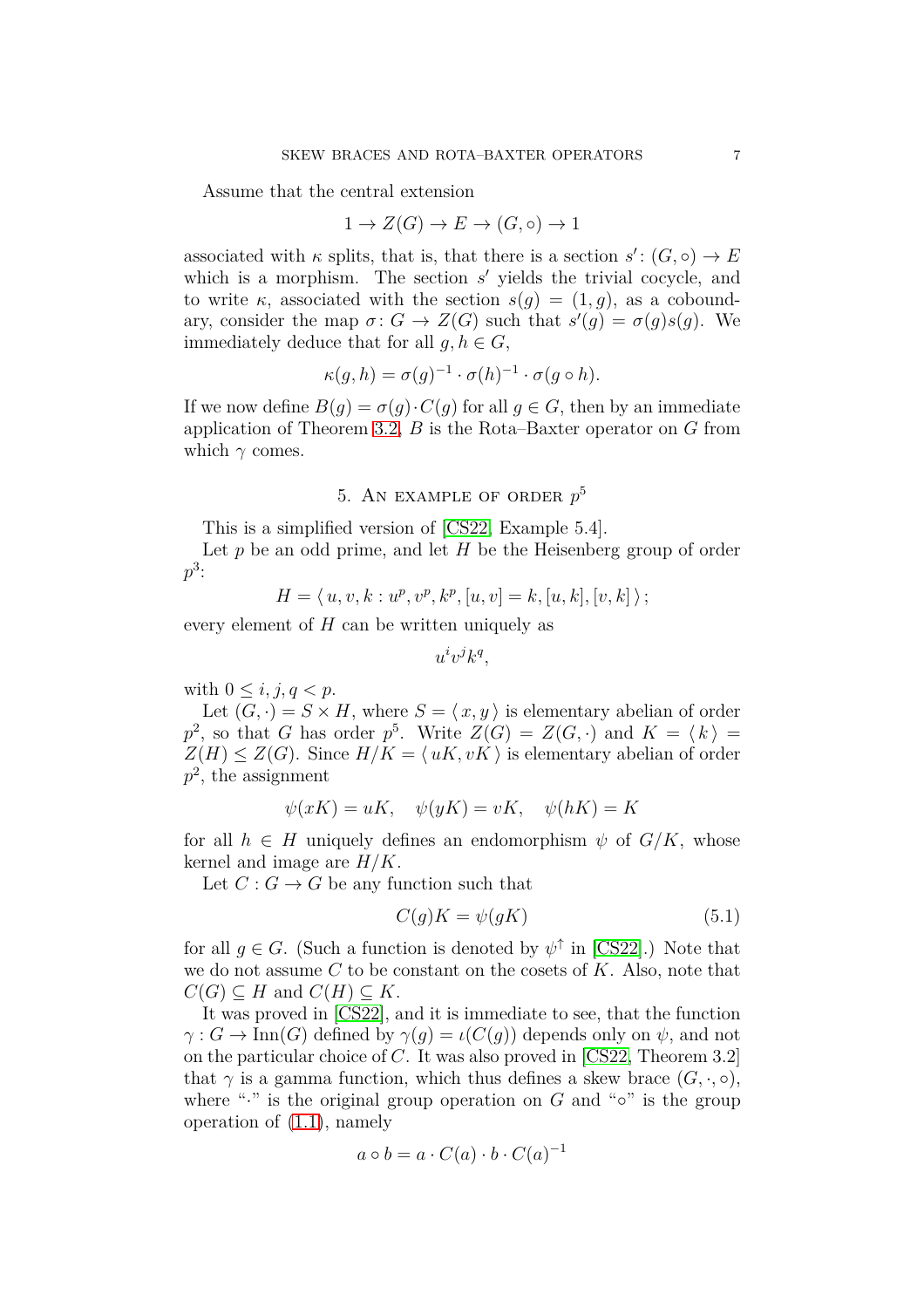for all  $a, b \in G$ . (Actually, gamma functions are not mentioned explicitly in [\[CS22\]](#page-13-8), but they are used implicitly via [\(1.1\)](#page-1-1).)

Note that  $[a, b] = 1$  for all  $a \in S$  and  $b \in C(G) \subseteq H$ ; therefore the operations "·" and "◦" coincide on *S*, which is thus a subgroup of  $(G, \circ).$ 

We now compute the cohomology class of the 2-cocycle  $\kappa$  associated to  $\gamma$ , as per Section [3.](#page-4-2) To compute this class, we are free to choose any of the functions *C* satisfying [\(5.1\)](#page-6-1). Our choice is the map  $C: G \to G$ defined by

$$
C(x^i y^j c) = u^i v^j \in H
$$

for all  $0 \leq i, j < p$  and  $c \in H$ . Let us compute the relevant 2-cocycle. We have, for all  $0 \leq i, j, m, n < p$  and  $c, d \in H$ ,

$$
C((x^iy^jc) \cdot C(x^iy^jc) \cdot (x^my^nd) \cdot C(x^iy^jc)^{-1}) = C(x^{i+m}y^{j+n}e)
$$
  
=  $u^{i+m}v^{j+n}$ ,

for some  $e \in H$ . On the other hand,

$$
C(x^i y^j c) \cdot C(x^m y^n d) = u^i v^j u^m v^n
$$
  
=  $u^{i+m} v^{j+n} [v^{-j}, u^{-m}]$   
=  $u^{i+m} v^{j+n} k^{-jm}$ .

So the relevant 2-cocycle here is

<span id="page-7-0"></span>
$$
\kappa(x^i y^j c, x^m y^n d) = k^{-jm},\tag{5.2}
$$

with image in  $K = Z(H) \leq Z(G) = S \times K$ .

The skew brace  $(G, \cdot, \circ)$  provides a negative answer to Question [1.1.](#page-1-0) This will follow from Theorem [3.2](#page-5-0) and the following lemma.

<span id="page-7-1"></span>**Lemma 5.1.** *The cocycle*  $κ$  *of* [\(5.2\)](#page-7-0) *yields a non-trivial class in the*  $2$ -cohomology group  $H^2((G, \circ), Z(G))$ .

We give two proofs of this lemma. Both rely on the connection between central extensions and a suitable second cohomology group, as recalled in Section [2.](#page-3-0)

*First proof of Lemma [5.1.](#page-7-1)* Consider  $Z(G) = S \times K$  as a trivial module for  $(G, \circ)$  and K as a trivial module for S.

As the actions are trivial, the pair of morphisms

 $\iota: H \hookrightarrow G, \qquad \varphi: S \times K \to K,$ 

the inclusion and the projection respectively, yields a morphism

$$
\mathrm{H}^2((G,\circ), Z(G)) \to \mathrm{H}^2((S,\circ), K);
$$

see, for example, [\[Bro82,](#page-12-5) Chapter III, section 8]. Explicitly, the cohomology class of the 2-cocycle  $\kappa$  is mapped to the cohomology class of the 2-cocycle  $\kappa'$  defined by

$$
\kappa'(x^i y^j, x^m y^n) = k^{-jm} \tag{5.3}
$$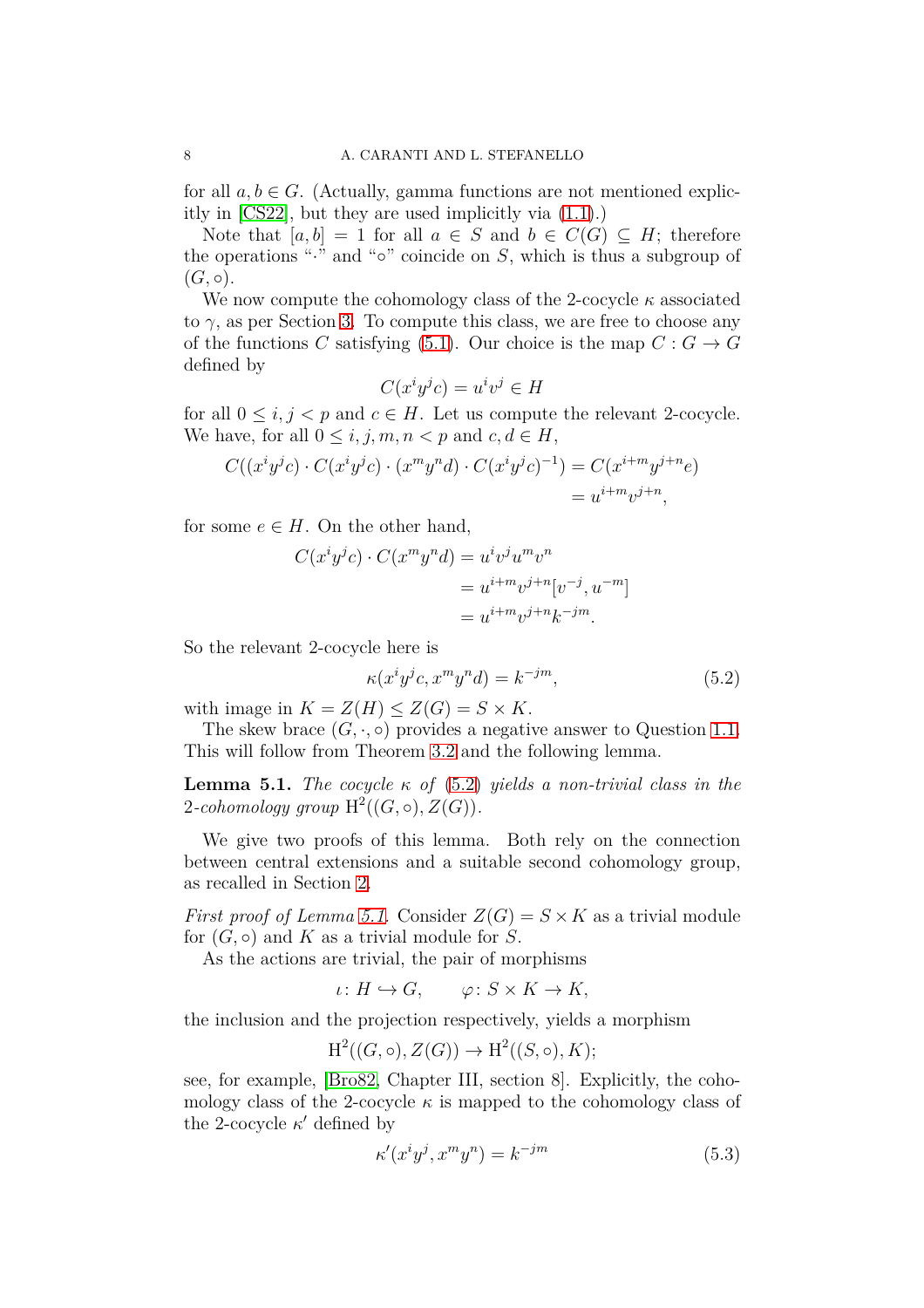for all  $0 \leq i, j, m, n < p$ .

The surjective morphism

$$
\pi: H \to S
$$
  

$$
u^i v^j c \mapsto x^i y^j,
$$

with  $0 \leq i, j \leq p$  and  $c \in K$ , has kernel K, so it yields the central extension

 $1 \to K \hookrightarrow H \stackrel{\pi}{\to} S \to 1.$ 

Now patently the Heisenberg group *H* does not split over its centre *K*.

We now show that the cohomology class associated to this central extension is that of  $\kappa'$ . According to Proposition [2.1,](#page-3-3) this will yield that  $\kappa'$  is non-trivial in cohomology. It will follow that the same holds for  $\kappa$ , thereby concluding the proof of the lemma.

Consider the following section of *π*:

$$
s \colon S \to H
$$

$$
x^i y^j \mapsto u^i v^j,
$$

where  $0 \leq i, j < p$ . As

$$
s(x^{i}y^{j})s(x^{m}y^{n}) = u^{i}v^{j}u^{m}v^{n} = u^{i+m}v^{j+n}[u,v]^{-jm} = u^{i+m}v^{j+n}k^{-jm}
$$

and

$$
s((x^{i}y^{j})(x^{m}y^{n})) = s(x^{i+m}y^{j+n}) = u^{i+m}v^{j+n}
$$

for all  $0 \leq i, j, m, n < p$ , the cocycle we are looking for is

 $(x^i y^j, x^m y^n) \mapsto k^{-jm}$ ,

as claimed.  $\square$ 

We now give an alternative proof of Lemma [5.1,](#page-7-1) which is elementary, in that it avoids the use of the above map between cohomology groups, replacing it with a group-theoretic argument.

*Second proof of Lemma [5.1.](#page-7-1)* Let  $E = (S \times K) \times (G, \circ)$ , and consider the central extension

<span id="page-8-0"></span>
$$
1 \to S \times K \to E \to (G, \circ) \to 1 \tag{5.4}
$$

defined by  $\kappa$  and the standard section  $s(q) = (1, q)$ . Thus the operation on *E* is given by [\(2.3\)](#page-3-4), with  $\vartheta = \kappa$ ; it follows from this and the formula [\(5.2\)](#page-7-0) for  $\kappa$  that

$$
[(1, x), (1, y)] = (1, x)(1, y)((1, y)(1, x))^{-1}
$$
  
= (1, xy)(\kappa(x, y), 1)((\kappa(y, x), 1)(1, yx))^{-1}  
= (1, xy)(1, yx)^{-1}(\kappa(y, x), 1)^{-1}  
= (\kappa(y, x)^{-1}, 1) = (k, 1),

so that  $(1 \times K, 1)$  is contained in the derived subgroup  $[E, E]$  of  $E$ .

Assume by way of contradiction that the sequence [\(5.4\)](#page-8-0) splits, and let *T* be a complement to  $S \times K$  in *E*. Then  $M = (S \times 1, 1)T$  is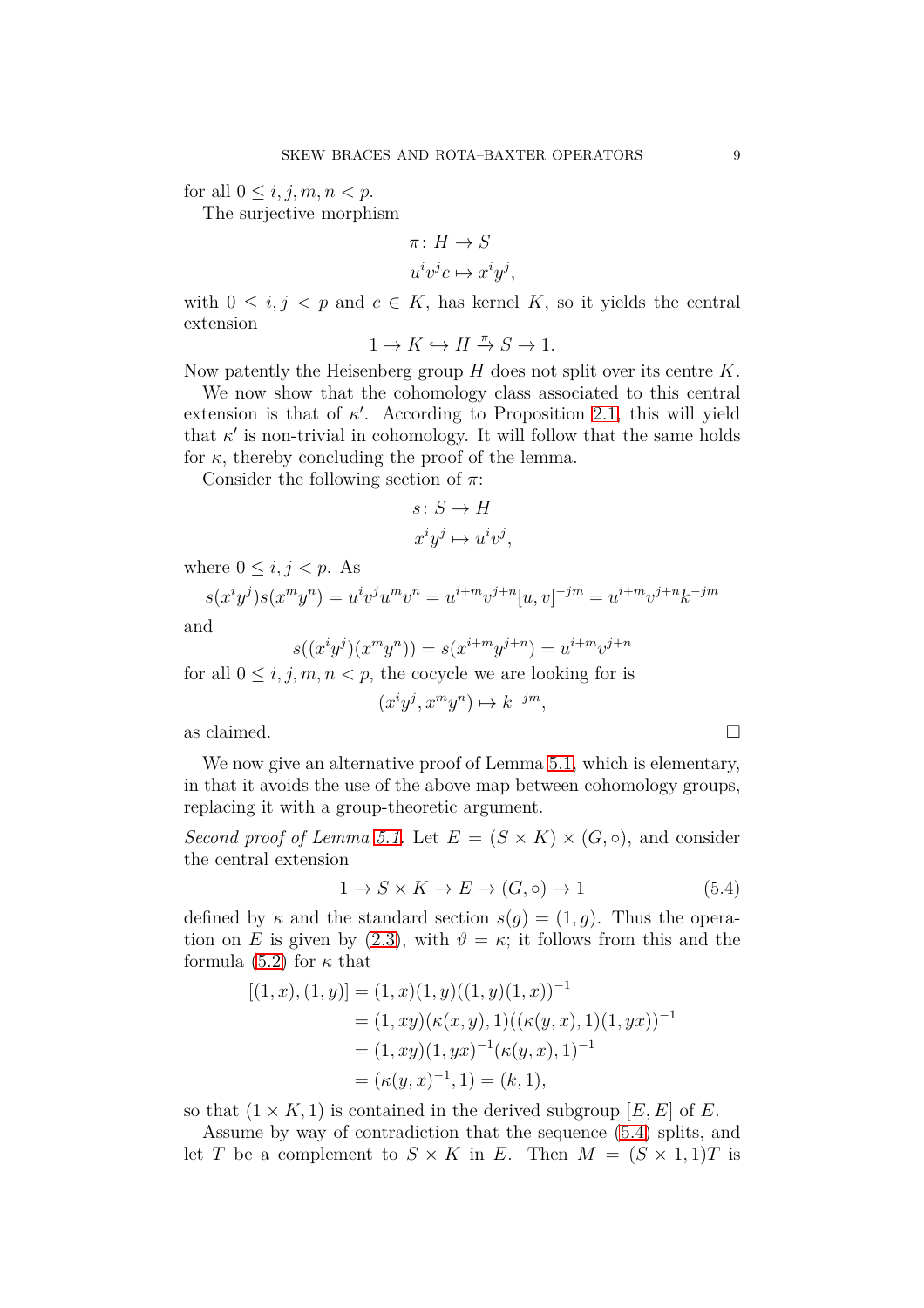a maximal subgroup of the finite *p*-group *E*, which does not contain  $(1 \times K, 1)$ , a non-trivial subgroup of  $[E, E]$ .

<span id="page-9-0"></span>This contradiction shows that [\(5.4\)](#page-8-0) does not split, so that, by Propo-sition [2.1,](#page-3-3)  $\kappa$  is non-trivial in  $H^2((G, \circ), Z(G))$ .

# 6. Examples of order *p* 3

Consider again the Heisenberg group of order  $p^3$ , where p is an odd prime:

$$
(H, \cdot) = \langle u, v, k : u^p, v^p, k^p, [u, v] = k, [u, k], [v, k] \rangle.
$$

Write, as usual,  $Z(H)$  for the centre of  $(H, \cdot)$ .

For all  $\alpha \in \mathbb{Z}/p\mathbb{Z}$ , consider the function  $\gamma(g) = \iota(g^{\alpha})$ , which is showed in [\[CS22,](#page-13-8) Proposition 5.6] to be a gamma function on *H*. The associated circle operation is

$$
g \circ h = g \cdot {}^{\iota(g^{\alpha})}h = g \cdot h \cdot [g, h]^{\alpha}
$$

for all  $g, h \in H$ . Note that powers with respect to  $\circ$  (in particular, inverses) coincide with the corresponding powers in *H*. Moreover, the commutator in  $(H, \circ)$  of *g* and *h* is given by

$$
[g, h]_{\circ} = g \circ h \circ g^{-1} \circ h^{-1} = (g \cdot h \cdot [g, h]^{\alpha}) \circ (g^{-1} \cdot h^{-1} \cdot [g^{-1}, h^{-1}]^{\alpha})
$$
  
=  $g \cdot h \cdot [g, h]^{\alpha} \cdot g^{-1} \cdot h^{-1} \cdot [g^{-1}, h^{-1}]^{\alpha} \cdot [g \cdot h, g^{-1} \cdot h^{-1}]^{\alpha}$   
=  $[g, h]^{1+2\alpha} \cdot [h \cdot g, g \cdot h]^{\alpha} = [g, h]^{1+2\alpha}$ .

In particular,  $(H, \circ)$  is abelian precisely when  $\alpha = -1/2$ , where the fraction is taken in  $\mathbb{Z}/p\mathbb{Z}$ . (Note that this situation is a particular case of the Baer correspondence [\[Bae38\]](#page-12-6), which is in turn an approximation of the Lazard correspondence and the Baker–Campbell–Hausdorff formulas [\[Khu98,](#page-13-10) Chapters 9 and 10].)

We now show the following result.

### **Proposition 6.1.**

- *(1) When*  $\alpha = -1/2$ *, the gamma function*  $\gamma$  *does* not *come from a Rota–Baxter operator.*
- *(2)* When  $\alpha \neq -1/2$ , the gamma function  $\gamma$  comes from the Rota– *Baxter operator*

<span id="page-9-1"></span>
$$
B(u^i \cdot v^j \cdot k^r) = u^{i\alpha} \cdot v^{j\alpha} \cdot k^{\alpha^2 (r - ij\alpha)(1 + 2\alpha)^{-1}}, \tag{6.1}
$$

*for*  $0 \le i, j, r \le p$ *.* 

When  $\alpha = -1/2$ , we have thus obtained another example giving a negative answer to Question [1.1.](#page-1-0)

*Proof.* Take  $C: H \to H$  to be  $C(g) = g^{\alpha}$ . We have

$$
C(g \circ h) = C(g \cdot h \cdot [g, h]^{\alpha}) = g^{\alpha} \cdot h^{\alpha} \cdot [h, g]^{(\alpha)} \cdot [g, h]^{\alpha^2}
$$

$$
= C(g) \cdot C(h) \cdot [g, h]^{\frac{\alpha^2 + \alpha}{2}}.
$$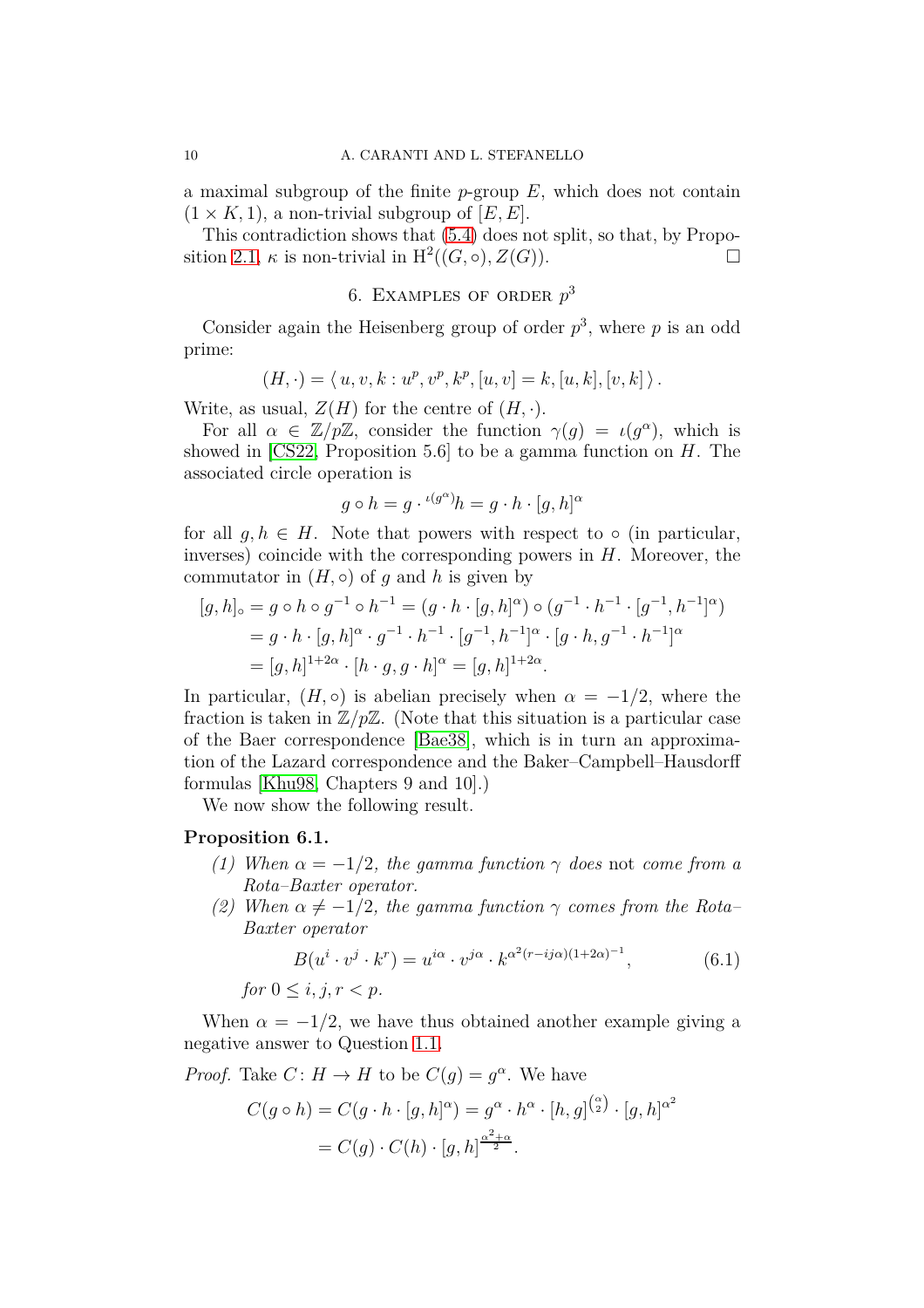The critical cocycle  $\kappa: H \times H \to Z(H)$  is thus

$$
\kappa(g, h) = [g, h]^{-\frac{\alpha^2 + \alpha}{2}}
$$

for all  $q, h \in H$ . Consider, as in Section [2,](#page-3-0) the standard central extension defined by *κ*:

<span id="page-10-0"></span>
$$
1 \to Z(H) \to Z(H) \times H \to (H, \circ) \to 1,\tag{6.2}
$$

where the operation on  $E = Z(H) \times H$  is given by

$$
(a,g)(b,h) = (a \cdot b \cdot \kappa(g,h), g \circ h)
$$

for all  $a, b \in Z(H)$  and  $g, h \in H$ , with the standard section  $s : H \to E$ given by  $s(q) = (1, q)$  for all  $q \in H$ .

Let us compute the commutator of two elements  $(1, g)$ ,  $(1, h)$  in *E*. We have

$$
[(1, g), (1, h)] = (1, g)(1, h)((1, h)(1, g))^{-1}
$$
  
=  $(\kappa(g, h), g \circ h)(\kappa(h, g), h \circ g)^{-1}$   
=  $(\kappa(g, h), g \circ h)(\kappa(h, g)^{-1}, (h \circ g)^{-1})$   
=  $(\kappa(g, h)^2, [g, h]_{\circ})$   
=  $([g, h]^{-\alpha(\alpha+1)}, [g, h]^{1+2\alpha}),$ 

where we have exploited

$$
\kappa((g \circ h), (h \circ g)^{-1}) = \kappa(g \cdot h, (h \cdot g)^{-1}) = 1.
$$

It is immediate to see that  $(Z(H), Z(H)) \leq Z(E)$ . (The following arguments yield that they actually coincide.) Therefore the commutator subgroup  $[E, E]$  is of order  $p$ , generated by

<span id="page-10-1"></span>
$$
[(1, u), (1, v)] = (k^{-\alpha(\alpha+1)}, k^{1+2\alpha}).
$$
\n(6.3)

When  $\alpha = -1/2$ , we have seen above that the group  $(H, \circ)$  is abelian, so [\(6.2\)](#page-10-0) does not split, as otherwise  $E \cong Z(H) \times (H, \circ)$  would be abelian, whereas  $(6.3)$  shows that  $[E, E]$  is non-trivial.

Consider now the case  $\alpha \neq -1/2$ . The previous argument yields that both  $(H, \circ)$  and  $S = \langle (1, u), (1, v) \rangle$  are Heisenberg groups of order  $p^3$ . The former is generated by  $u, v$ , with  $\tilde{k} = [u, v]_0 = k^{1+2\alpha}$ , and the latter is generated by  $(1, u)$ ,  $(1, v)$ , with  $[(1, u)$ ,  $(1, v)] = (k^{-\alpha(\alpha+1)}, k^{1+2\alpha})$ . An isomorphism between  $(H, \circ)$  and *S* is clearly given by

$$
s': (u^i \circ v^j \circ \tilde{k}^q) \mapsto (1, u)^i (1, v)^j (k^{-\alpha(\alpha+1)}, k^{1+2\alpha})^q
$$
  
= 
$$
(k^{-\frac{\alpha^2+\alpha}{2}(2q+ij)}, u^i \circ v^j \circ \tilde{k}^q),
$$

with  $0 \leq i, j, q < p$ . This implies immediately that *s'* is a section which splits the extension [\(6.2\)](#page-10-0).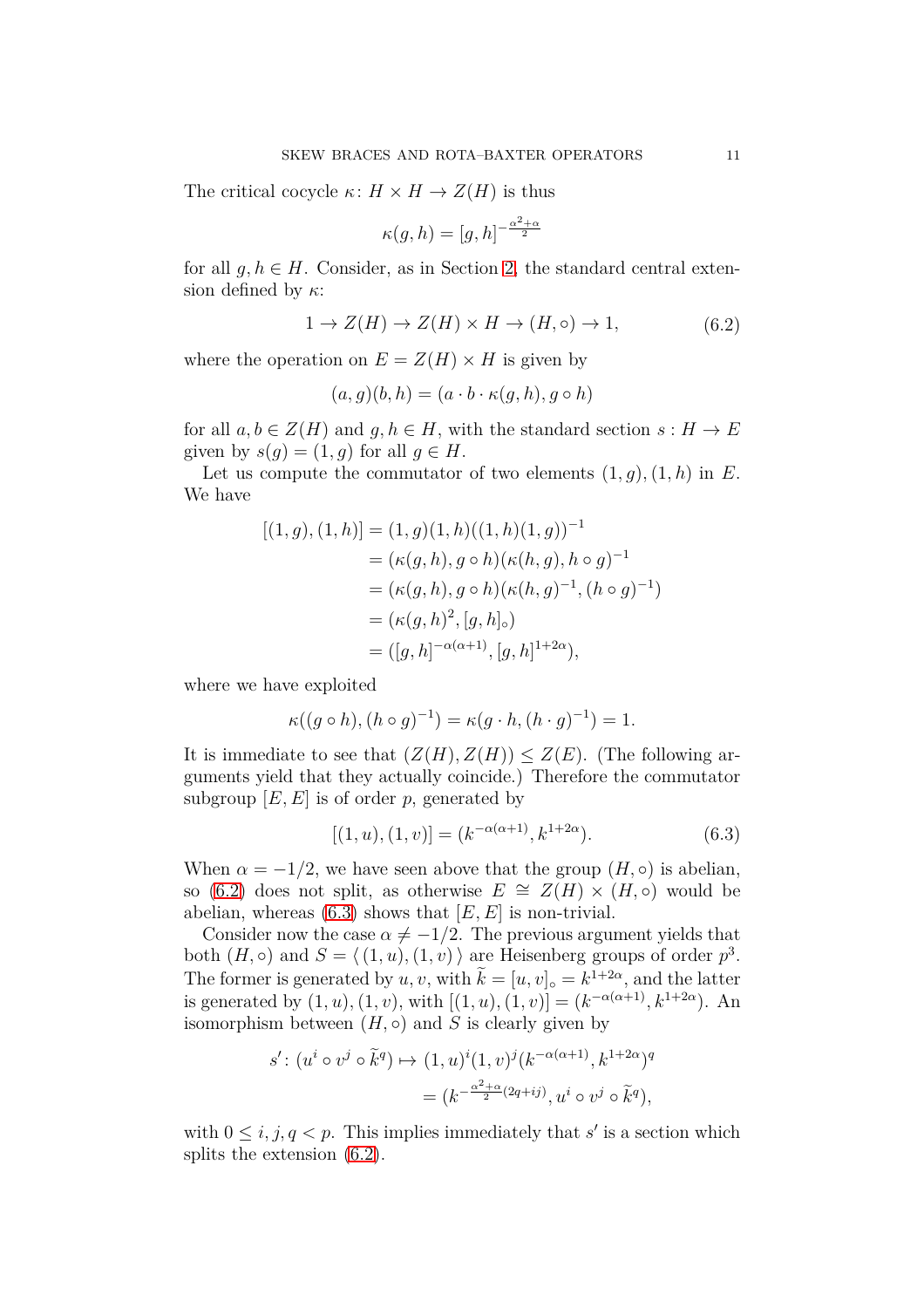We now employ the methods of Section [4](#page-5-1) to compute the Rota– Baxter operator *B* from which  $\gamma$  comes. As

$$
s'(u^i \circ v^j \circ \tilde{k}^q) = (k^{-\frac{\alpha^2 + \alpha}{2}(2q + ij)}, u^i \circ v^j \circ \tilde{k}^q)
$$
  
= 
$$
(k^{-\frac{\alpha^2 + \alpha}{2}(2q + ij)}, 1)(1, u^i \circ v^j \circ \tilde{k}^q)
$$
  
= 
$$
(k^{-\frac{\alpha^2 + \alpha}{2}(2q + ij)}, 1)s(u^i \circ v^j \circ \tilde{k}^q),
$$

we have

$$
B(g) = \sigma(g) \cdot C(g),
$$

where

$$
\sigma(u^i \circ v^j \circ \tilde{k}^q) = k^{-\frac{\alpha^2 + \alpha}{2}(2q + ij)}
$$

and

$$
C(u^i \circ v^j \circ \tilde{k}^q) = (u^i \cdot v^j \cdot k^{ij\alpha + q(1+2\alpha)})^{\alpha} = u^{i\alpha} \cdot v^{j\alpha} \cdot k^{q(\alpha+2\alpha^2) + ij(\frac{\alpha^2+\alpha}{2})}.
$$

Explicitly,

$$
B(u^i \circ v^j \circ \tilde{k}^q) = k^{-\frac{\alpha^2 + \alpha}{2}(2q + ij)} \cdot u^{i\alpha} \cdot v^{j\alpha} \cdot k^{q(\alpha + 2\alpha^2) + ij(\frac{\alpha^2 + \alpha}{2})}
$$
  
=  $u^{i\alpha} \cdot v^{j\alpha} \cdot k^{q\alpha^2}$ .

The expression  $(6.1)$  for *B* in terms of the operation " $\cdot$ " is then easily obtained (see Remark [6.2](#page-11-0) below).

We can double-check that *B* is a Rota–Baxter operator:

$$
B(u^i \circ v^j \circ \tilde{k}^q \circ u^m \circ v^n \circ \tilde{k}^r) = B(u^{i+m} \circ v^{j+n} \circ \tilde{k}^{q+r-jm})
$$
  
=  $u^{(i+m)\alpha} \cdot v^{(j+n)\alpha} \cdot k^{(q+r-jm)\alpha^2}$ 

and

$$
B(u^i \circ v^j \circ \tilde{k}^q) \cdot B(u^m \circ v^n \circ \tilde{k}^r) = u^{i\alpha} \cdot v^{j\alpha} \cdot k^{q\alpha^2} \cdot u^{m\alpha} \cdot v^{n\alpha} \cdot k^{r\alpha^2}
$$
  
=  $u^{i\alpha + m\alpha} \cdot v^{j\alpha + n\alpha} \cdot k^{-jm\alpha^2} \cdot k^{q\alpha^2 + r\alpha^2}$ ,

so the assertion follows.

<span id="page-11-0"></span>*Remark* 6.2. For  $\alpha \neq -1/2$ , it is easy to switch from a writing of the kind  $u^m \cdot v^n \cdot k^r$  to one of the kind  $u^i \circ v^j \circ \tilde{k}^q$ . Indeed,

$$
u^i \circ v^j \circ \tilde{k}^q = u^i \cdot v^j \cdot k^{ij\alpha} \cdot k^{q(1+2\alpha)} = u^i \cdot v^j \cdot k^{ij\alpha + q(1+2\alpha)},
$$

so that

$$
u^i \cdot v^j \cdot k^r = u^i \circ v^j \circ \tilde{k}^q,
$$

where  $q = (r - ij\alpha)(1 + 2\alpha)^{-1}$ .

$$
\sqcup
$$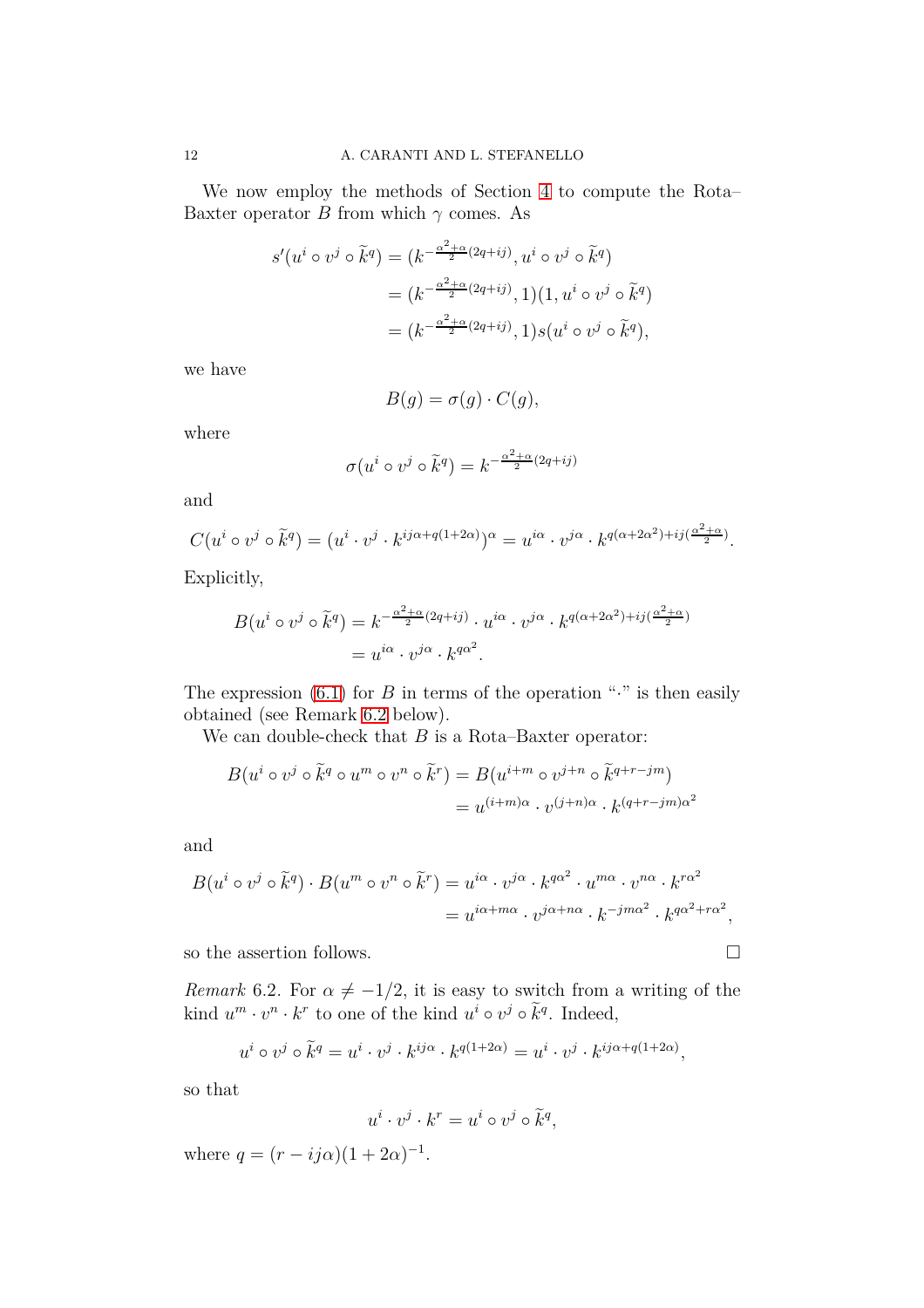### <span id="page-12-4"></span>7. A class of gamma functions whose values are not all **INNER**

Let *A* and *B* be two groups, and let  $\psi: A \to \text{Aut}(B)$  be a morphism such that  $\psi(A) \nsubseteq \text{Inn}(B)$ . Write the action of  $\psi(A)$  on *B* as left exponent, and consider two group structures on the set  $G = A \times B$ :

- $(1)$   $(G, \cdot)$  is the direct product.
- (2)  $(G, \circ)$  is the semidirect product  $A \ltimes_{\psi} B$ .

Then  $(G, \cdot, \circ)$  is a skew brace; see [\[GV17,](#page-13-1) Example 1.4]. Here the gamma function is given by

$$
\gamma^{(a,b)}(a',b') = (a,b)^{-1} \cdot ((a,b) \circ (a',b')) \n= (a,b)^{-1} \cdot (a \cdot a', b \cdot \sqrt[b(a)]b') \n= (a', \sqrt[b(a)]b'),
$$

for all  $a, a' \in A$  and  $b, b' \in B$ . Clearly  $\gamma(a, b) \in \text{Inn}(G, \cdot)$  if and only if  $\psi(a) \in \text{Inn}(B)$ . Moreover,  $(G, \cdot)$  is non-abelian if one of *A* and *B* is non-abelian.

To specify a concrete example, let  $A = \langle a \rangle$  be the cyclic group of order 4, and let  $B = D_4 = (r, s : r^4 = s^2 = 1, srs = r^{-1})$  be the dihedral group of order 8. If  $\psi(a)$  maps *r* in *r* and *s* in *rs*, then  $\psi(a) \notin \text{Inn}(B)$ , so that  $\gamma(a, b) \notin \text{Inn}(A \times B, \cdot)$  for all  $b \in B$ .

As another example, take *V* to be an elementary abelian group of order  $p^2$  and  $H = \langle h_0 \rangle$  to be a cyclic group of order a prime q, with  $q | p-1$ . Choose two elements  $\mu$  and  $\nu$  of order  $q$  in Aut(*V*)  $\cong$  GL(2*, p*) such that  $\mu$  is scalar while  $\nu$  is not, so that  $\mu$  and  $\nu$  commute, but they are not conjugate in  $GL(2, p)$ . Define *B* to be the semidirect product of *V* by *H* via  $\varphi(h_0) = \mu$ . Now let  $A = \langle a \rangle$  be another group of order *q*, and take in the construction above  $\psi^{(a)}(h, v) = (h, \nu(v))$  for all  $h \in H$ and  $v \in V$ .

#### **REFERENCES**

- <span id="page-12-6"></span>[Bae38] Reinhold Baer, *Groups with abelian central quotient group*, Trans. Amer. Math. Soc. **44** (1938), no. 3, 357–386. MR 1501972
- <span id="page-12-0"></span>[Bax60] Glen Baxter, *An analytic problem whose solution follows from a simple algebraic identity*, Pacific J. Math. **10** (1960), 731–742. MR 119224
- <span id="page-12-1"></span>[BG21] Valeriy G. Bardakov and Vsevolod Gubarev, *Rota-Baxter operators on groups*, 2021, <https://arxiv.org/abs/2103.01848>.
- <span id="page-12-2"></span>[BG22] , *Rota-Baxter groups, skew left braces, and the Yang-Baxter equation*, J. Algebra **596** (2022), 328–351, <https://arxiv.org/abs/2105.00428>. MR 4370524
- <span id="page-12-5"></span>[Bro82] Kenneth S. Brown, *Cohomology of groups*, Graduate Texts in Mathematics, vol. 87, Springer-Verlag, New York-Berlin, 1982. MR 672956
- <span id="page-12-3"></span>[Byo96] Nigel P. Byott, *Uniqueness of Hopf Galois structure for separable field extensions*, Comm. Algebra **24** (1996), no. 10, 3217–3228. MR 1402555